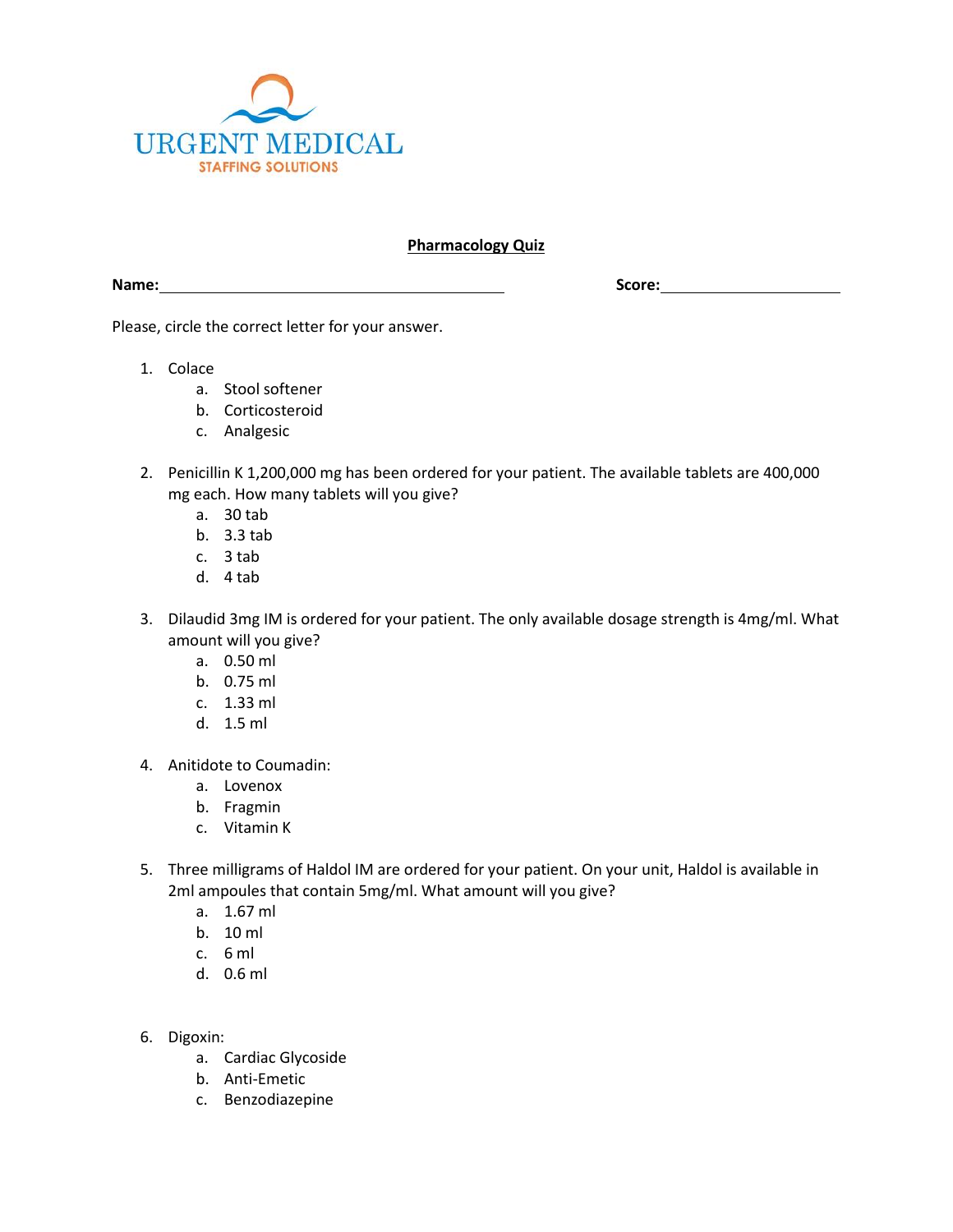

- 7. Solu-Cortef is available in 100mg/2ml IM solution. Your patient is to receive 50 mg IM. What amount will you give?
	- a. 4 ml
	- b. 0.25 ml
	- c. 1.5 ml
	- d. 1 ml
- 8. You are to give 30 mg of Inderal. The available dosage strength is a scored 60 mg tablet. What amount will you give?
	- a. 0.5 tablet
	- b. 2 tablets
	- c. 1 tablet
	- d. 4 tablets
- 9. Morphine Sulfate
	- a. Anticholinergic
	- b. Narcotic Antagonist
	- c. Opioids
- 10. Convert 5000ml to liters
	- a. 50 L
	- b. 500 L
	- c. 5 L
- 11. Ferrous Sulfate
	- a. Diuretic
	- b. Iron
	- c. Multivitamin
- 12. Lasix
	- a. Calcium Channel Blocker
	- b. Diuretic
	- c. Narcotic Analgesic
- 13. Convert 250 mg to Grams:
	- a. 25 Grams
	- b. 2.5 Grams
	- c. 0.25 Grams
- 14. Pepcid
	- a. Anti-emetic
	- b. H2 Blocker/acid reducer
	- c. Anti –convulsant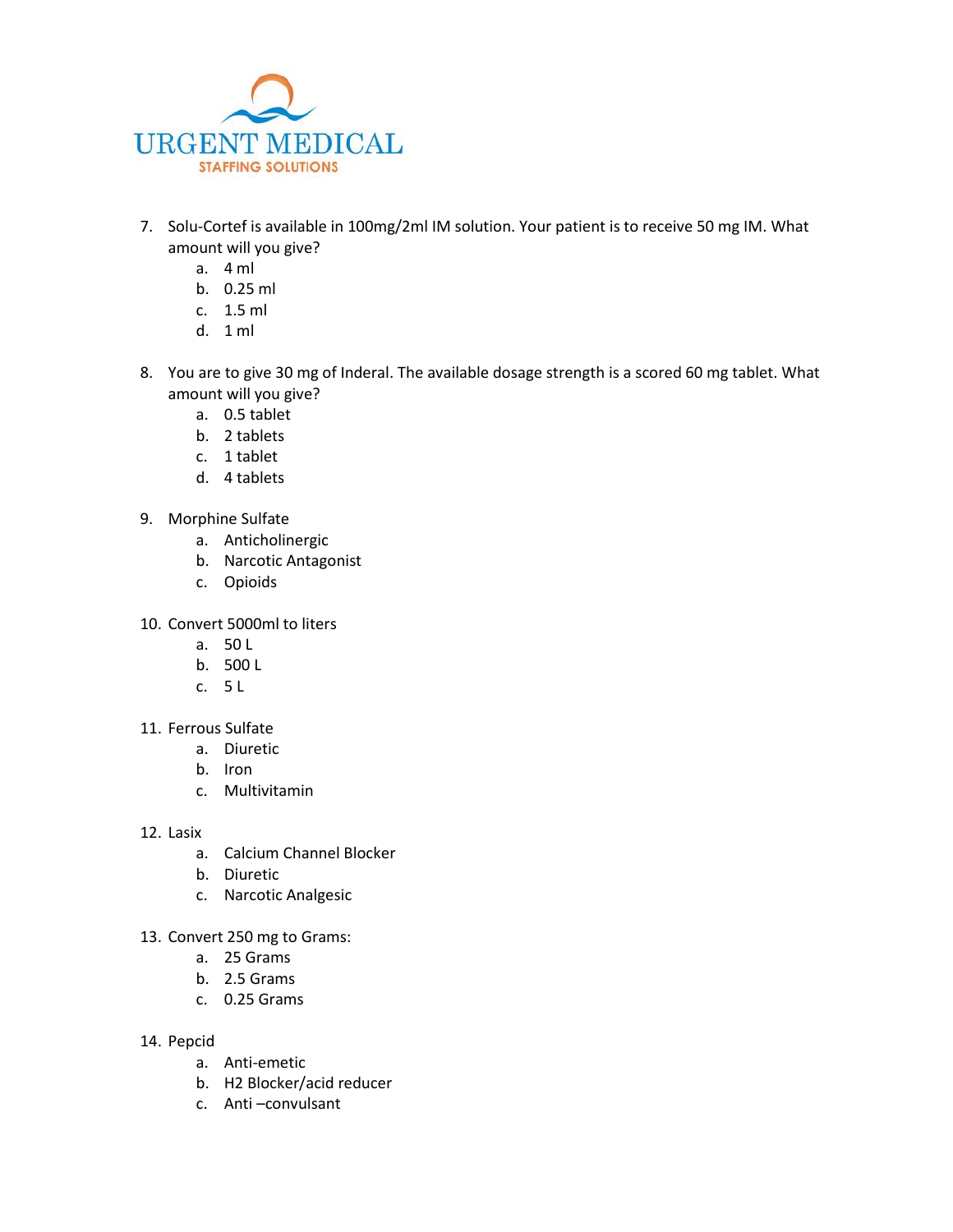

- 15. Dymelor 0.75g is ordered. Scored tablets are labeled 500 mg each. How many tablets will you give?
	- a. 6.5 tabs
	- b. 1.5 tabs
	- c. 2 tabs
	- d. None of the above
- 16. Convert 2.5 liters to milliliters:
	- a. 250ml
	- b. 2500ml
	- c. 25,000ml
- 17. Antidote to Heparin:
	- a. Vitamin K
	- b. Protamine Sulfate
	- c. Green leafy vegetables
- 18. Convert 1750 ml to liters:
	- a. 17.5L
	- b. 175L
	- c. 1.75L
- 19. Antidote to Morphine:
	- a. Valium
	- b. Narcan
	- c. Librium
- 20. Convert 0.75g to mg:
	- a. 750mg
	- b. 7.5mg
	- c. 75mg
- 21. Azulfidine 1.5g has been ordered every twelve hours. The available tablets are 500 mg each. What amount will you give?
	- a. 3 tabs
	- b. 0.5 tabs
	- c. 2 tabs
	- d. 2.5 tabs